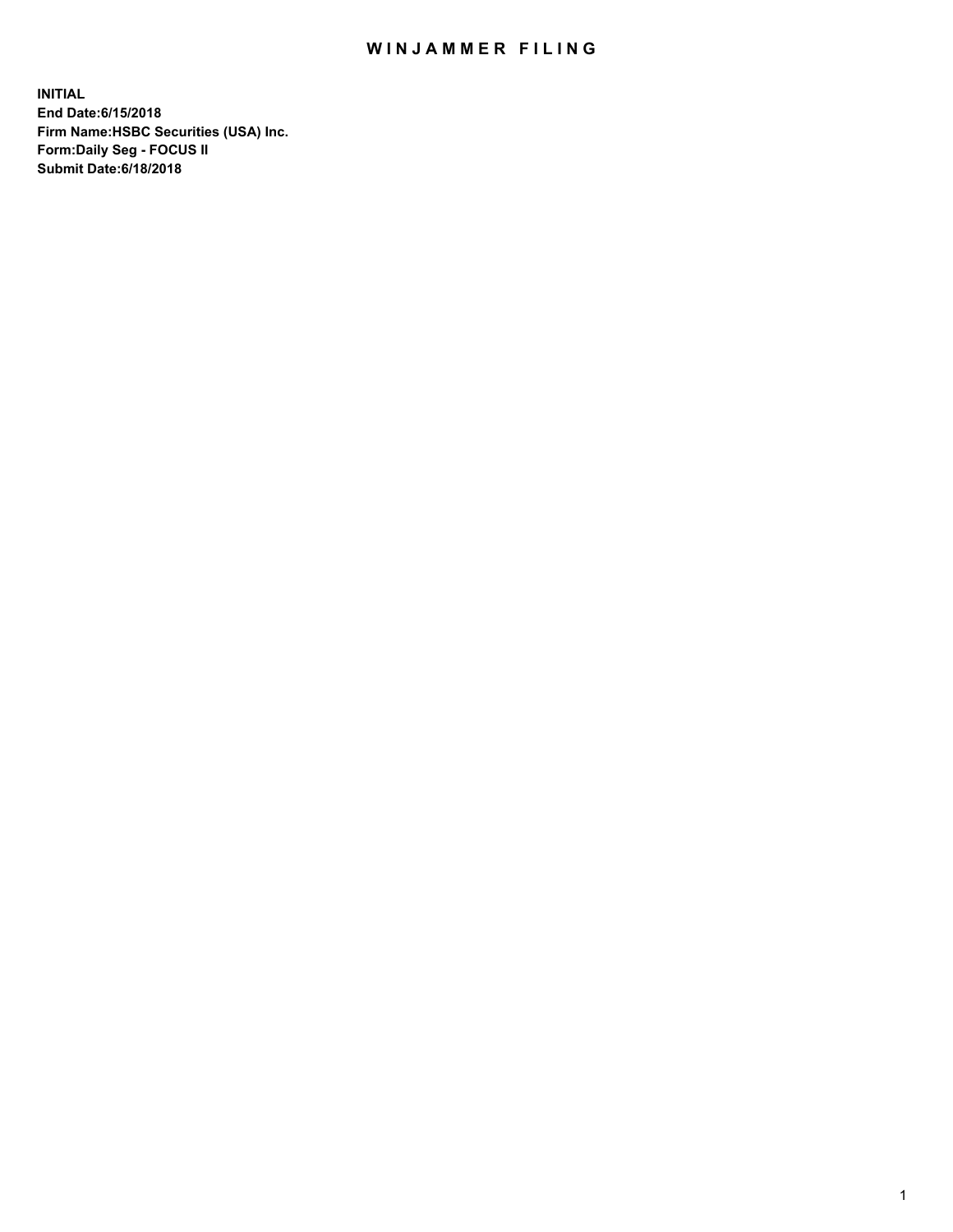**INITIAL End Date:6/15/2018 Firm Name:HSBC Securities (USA) Inc. Form:Daily Seg - FOCUS II Submit Date:6/18/2018 Daily Segregation - Cover Page**

| Name of Company                                                                                                                                                                                                                                                                                                                | <b>HSBC Securities (USA) Inc.</b>                                          |
|--------------------------------------------------------------------------------------------------------------------------------------------------------------------------------------------------------------------------------------------------------------------------------------------------------------------------------|----------------------------------------------------------------------------|
| <b>Contact Name</b>                                                                                                                                                                                                                                                                                                            | <b>Michael Vacca</b>                                                       |
| <b>Contact Phone Number</b>                                                                                                                                                                                                                                                                                                    | 212-525-7951                                                               |
| <b>Contact Email Address</b>                                                                                                                                                                                                                                                                                                   | michael.vacca@us.hsbc.com                                                  |
| FCM's Customer Segregated Funds Residual Interest Target (choose one):<br>a. Minimum dollar amount: : or<br>b. Minimum percentage of customer segregated funds required:% ; or<br>c. Dollar amount range between: and; or<br>d. Percentage range of customer segregated funds required between:% and%.                         | 147,000,000<br>$\overline{\mathbf{0}}$<br>0 <sub>0</sub><br>0 <sub>0</sub> |
| FCM's Customer Secured Amount Funds Residual Interest Target (choose one):<br>a. Minimum dollar amount: ; or<br>b. Minimum percentage of customer secured funds required:%; or<br>c. Dollar amount range between: and; or<br>d. Percentage range of customer secured funds required between:% and%.                            | 25,000,000<br><u>0</u><br>0 <sub>0</sub><br>00                             |
| FCM's Cleared Swaps Customer Collateral Residual Interest Target (choose one):<br>a. Minimum dollar amount: ; or<br>b. Minimum percentage of cleared swaps customer collateral required:% ; or<br>c. Dollar amount range between: and; or<br>d. Percentage range of cleared swaps customer collateral required between:% and%. | 95,000,000<br><u>0</u><br>00<br>0 <sub>0</sub>                             |

Attach supporting documents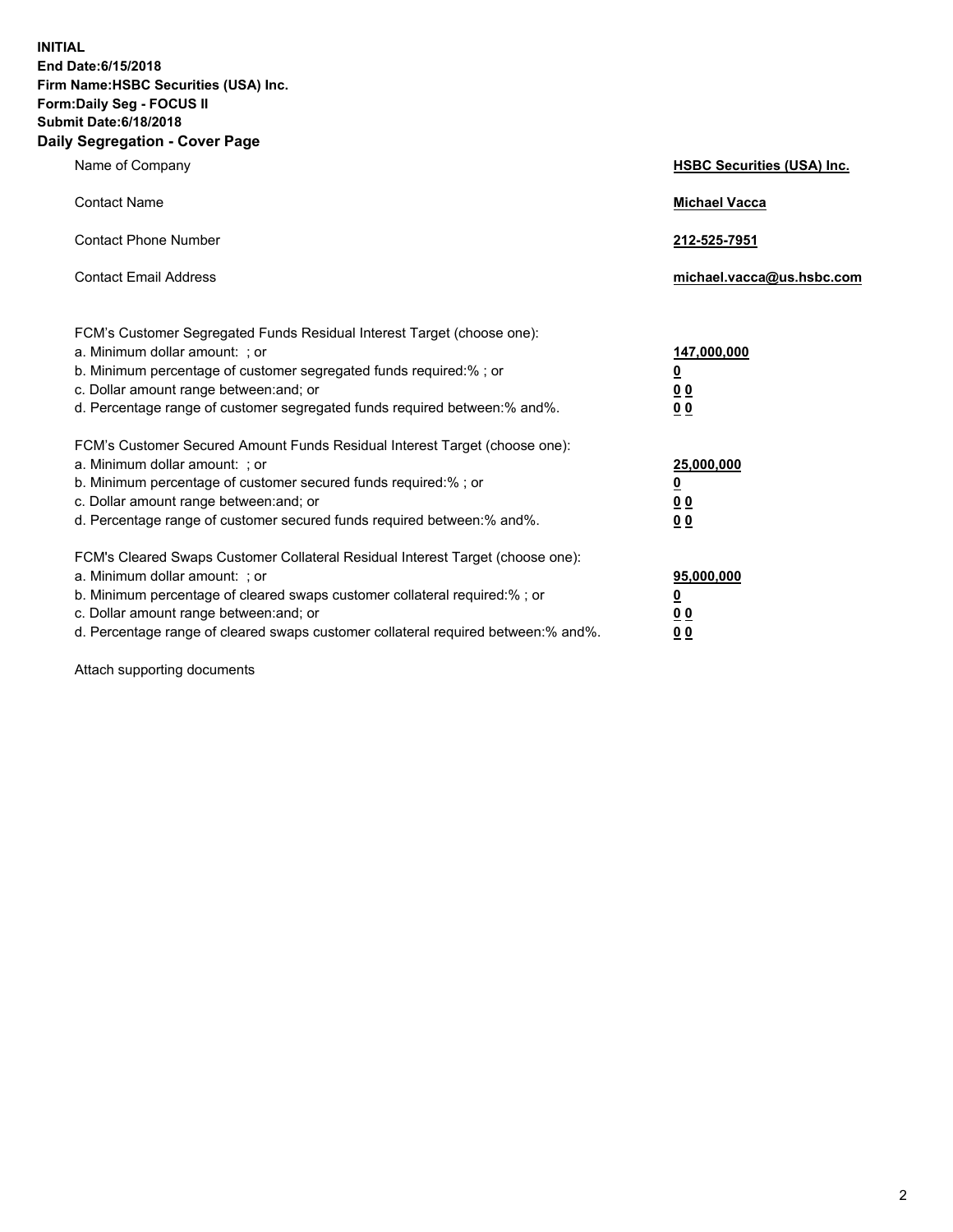**INITIAL End Date:6/15/2018 Firm Name:HSBC Securities (USA) Inc. Form:Daily Seg - FOCUS II Submit Date:6/18/2018 Daily Segregation - Secured Amounts**

Foreign Futures and Foreign Options Secured Amounts Amount required to be set aside pursuant to law, rule or regulation of a foreign government or a rule of a self-regulatory organization authorized thereunder **0** [7305] 1. Net ledger balance - Foreign Futures and Foreign Option Trading - All Customers A. Cash **102,902,047** [7315] B. Securities (at market) **107,241,377** [7317] 2. Net unrealized profit (loss) in open futures contracts traded on a foreign board of trade **-2,233,014** [7325] 3. Exchange traded options a. Market value of open option contracts purchased on a foreign board of trade **0** [7335] b. Market value of open contracts granted (sold) on a foreign board of trade **0** [7337] 4. Net equity (deficit) (add lines 1. 2. and 3.) **207,910,410** [7345] 5. Account liquidating to a deficit and account with a debit balances - gross amount **617,846** [7351] Less: amount offset by customer owned securities **-614,368** [7352] **3,478** [7354] 6. Amount required to be set aside as the secured amount - Net Liquidating Equity Method (add lines 4 and 5) **207,913,888** [7355] 7. Greater of amount required to be set aside pursuant to foreign jurisdiction (above) or line 6. **207,913,888** [7360] FUNDS DEPOSITED IN SEPARATE REGULATION 30.7 ACCOUNTS 1. Cash in banks A. Banks located in the United States **76,260,930** [7500] B. Other banks qualified under Regulation 30.7 **0** [7520] **76,260,930** [7530] 2. Securities A. In safekeeping with banks located in the United States **60,883,837** [7540] B. In safekeeping with other banks qualified under Regulation 30.7 **0** [7560] **60,883,837** [7570] 3. Equities with registered futures commission merchants A. Cash **0** [7580] B. Securities **0** [7590] C. Unrealized gain (loss) on open futures contracts **0** [7600] D. Value of long option contracts **0** [7610] E. Value of short option contracts **0** [7615] **0** [7620] 4. Amounts held by clearing organizations of foreign boards of trade A. Cash **0** [7640] B. Securities **0** [7650] C. Amount due to (from) clearing organization - daily variation **0** [7660] D. Value of long option contracts **0** [7670] E. Value of short option contracts **0** [7675] **0** [7680] 5. Amounts held by members of foreign boards of trade A. Cash **66,926,722** [7700] B. Securities **46,357,540** [7710] C. Unrealized gain (loss) on open futures contracts **-2,233,014** [7720] D. Value of long option contracts **0** [7730] E. Value of short option contracts **0** [7735] **111,051,248** [7740] 6. Amounts with other depositories designated by a foreign board of trade **0** [7760] 7. Segregated funds on hand **0** [7765] 8. Total funds in separate section 30.7 accounts **248,196,015** [7770] 9. Excess (deficiency) Set Aside for Secured Amount (subtract line 7 Secured Statement Page 1 from Line 8) **40,282,127** [7380] 10. Management Target Amount for Excess funds in separate section 30.7 accounts **25,000,000** [7780] 11. Excess (deficiency) funds in separate 30.7 accounts over (under) Management Target **15,282,127** [7785]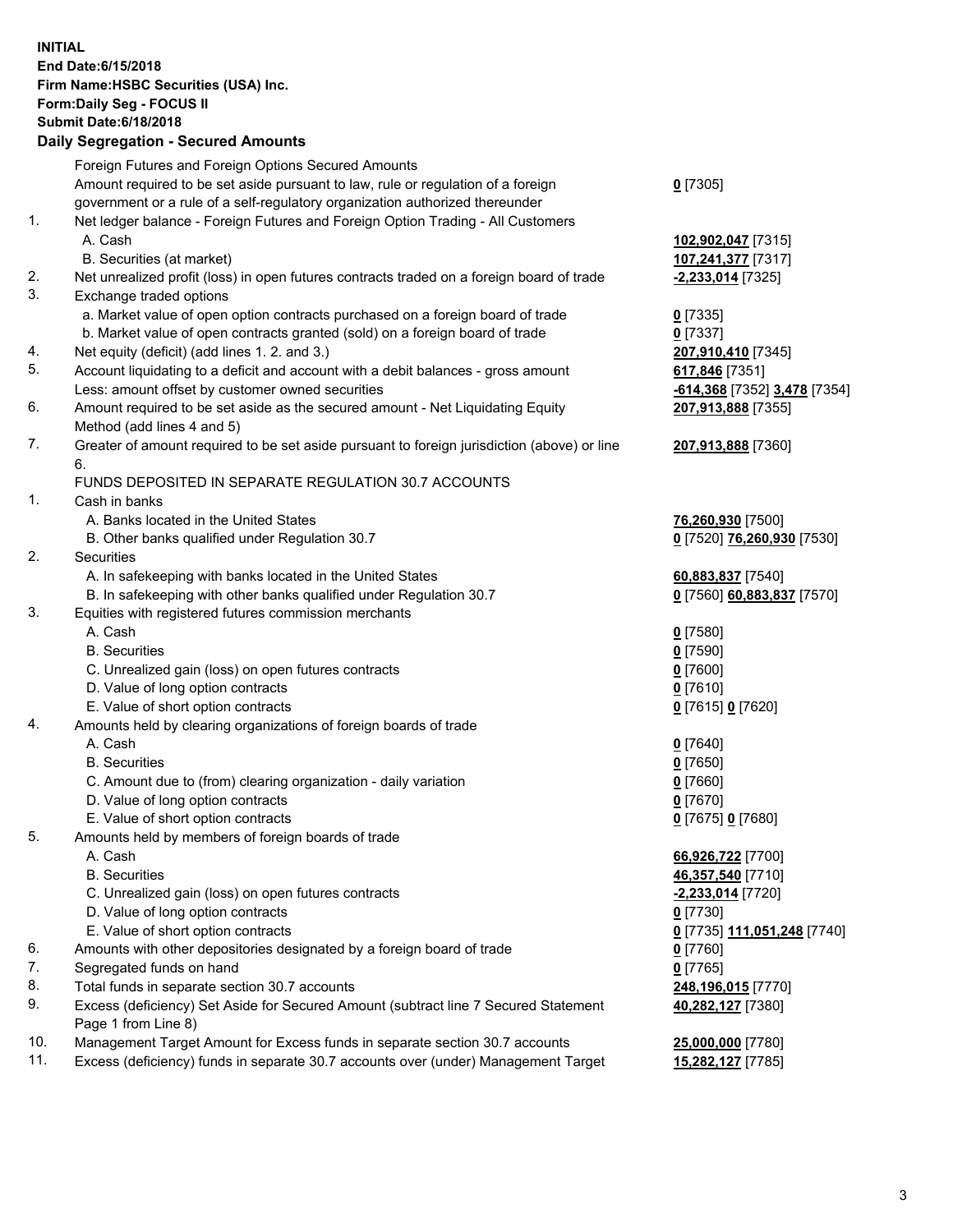|     | <b>INITIAL</b><br>End Date: 6/15/2018<br>Firm Name: HSBC Securities (USA) Inc.<br><b>Form:Daily Seg - FOCUS II</b><br><b>Submit Date:6/18/2018</b><br>Daily Segregation - Segregation Statement |                                            |
|-----|-------------------------------------------------------------------------------------------------------------------------------------------------------------------------------------------------|--------------------------------------------|
|     |                                                                                                                                                                                                 |                                            |
| 1.  | SEGREGATION REQUIREMENTS (Section 4d(2) of the CEAct)                                                                                                                                           |                                            |
|     | Net ledger balance<br>A. Cash                                                                                                                                                                   |                                            |
|     |                                                                                                                                                                                                 | 300,038,255 [7010]                         |
| 2.  | B. Securities (at market)                                                                                                                                                                       | 1,805,081,805 [7020]<br>141,656,068 [7030] |
| 3.  | Net unrealized profit (loss) in open futures contracts traded on a contract market<br>Exchange traded options                                                                                   |                                            |
|     | A. Add market value of open option contracts purchased on a contract market                                                                                                                     | 294,824,400 [7032]                         |
|     | B. Deduct market value of open option contracts granted (sold) on a contract market                                                                                                             | <u>-120,914,556</u> [7033]                 |
| 4.  | Net equity (deficit) (add lines 1, 2 and 3)                                                                                                                                                     | 2,420,685,972 [7040]                       |
| 5.  | Accounts liquidating to a deficit and accounts with                                                                                                                                             |                                            |
|     | debit balances - gross amount                                                                                                                                                                   | <b>3,913,990</b> [7045]                    |
|     | Less: amount offset by customer securities                                                                                                                                                      | <mark>-3,913,961</mark> [7047] 29 [7050]   |
| 6.  | Amount required to be segregated (add lines 4 and 5)                                                                                                                                            | 2,420,686,001 [7060]                       |
|     | FUNDS IN SEGREGATED ACCOUNTS                                                                                                                                                                    |                                            |
| 7.  | Deposited in segregated funds bank accounts                                                                                                                                                     |                                            |
|     | A. Cash                                                                                                                                                                                         | 27,069,959 [7070]                          |
|     | B. Securities representing investments of customers' funds (at market)                                                                                                                          | $0$ [7080]                                 |
|     | C. Securities held for particular customers or option customers in lieu of cash (at                                                                                                             | 346,094,108 [7090]                         |
|     | market)                                                                                                                                                                                         |                                            |
| 8.  | Margins on deposit with derivatives clearing organizations of contract markets                                                                                                                  |                                            |
|     | A. Cash                                                                                                                                                                                         | 544,279,409 [7100]                         |
|     | B. Securities representing investments of customers' funds (at market)                                                                                                                          | $0$ [7110]                                 |
|     | C. Securities held for particular customers or option customers in lieu of cash (at                                                                                                             | 1,359,535,357 [7120]                       |
|     | market)                                                                                                                                                                                         |                                            |
| 9.  | Net settlement from (to) derivatives clearing organizations of contract markets                                                                                                                 | 23,202,900 [7130]                          |
| 10. | Exchange traded options                                                                                                                                                                         |                                            |
|     | A. Value of open long option contracts                                                                                                                                                          | 294,824,400 [7132]                         |
|     | B. Value of open short option contracts                                                                                                                                                         | <u>-120,914,556</u> [7133]                 |
| 11. | Net equities with other FCMs                                                                                                                                                                    |                                            |
|     | A. Net liquidating equity                                                                                                                                                                       | 8,492,533 [7140]                           |
|     | B. Securities representing investments of customers' funds (at market)                                                                                                                          | $0$ [7160]                                 |
|     | C. Securities held for particular customers or option customers in lieu of cash (at                                                                                                             | <u>0</u> [7170]                            |
| 12. | market)<br>Segregated funds on hand                                                                                                                                                             |                                            |
| 13. | Total amount in segregation (add lines 7 through 12)                                                                                                                                            | 99,452,340 [7150]<br>2,582,036,450 [7180]  |
| 14. | Excess (deficiency) funds in segregation (subtract line 6 from line 13)                                                                                                                         | 161,350,449 [7190]                         |
| 15. | Management Target Amount for Excess funds in segregation                                                                                                                                        | <u>147,000,000</u> [7194]                  |
|     |                                                                                                                                                                                                 |                                            |

16. Excess (deficiency) funds in segregation over (under) Management Target Amount Excess

**14,350,449** [7198]